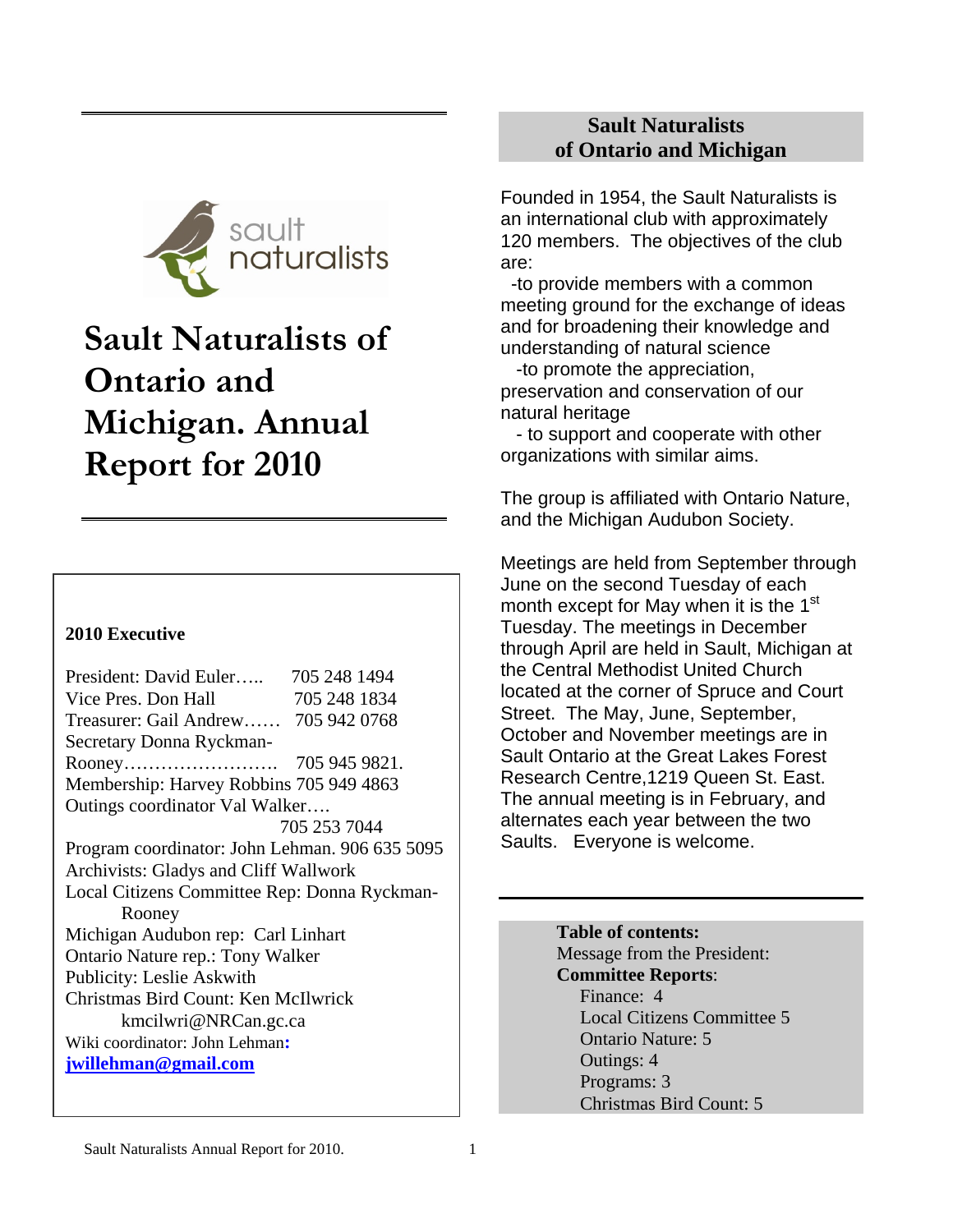# **Message from the President: Dave Euler: thank you All**

Our Club continues to flourish with an active set of outings, a great schedule of programs and on-going involvement in environmental issues. John Lehman with the help of his Program Committee, (Ron Prickett and Leslie Askwith) brought together a varied and interesting set of speakers who increased our knowledge of the natural world. If you missed any of them you missed a good time.

Outings Chairperson, Val Walker, organized an outing almost every weekend throughout the year. All of these outings were free and fun. For me the highlight of the year was our trip to the Slate Islands, where our good friend "Clarence" visited us from time to time. For a good time, join us on any one of our outings.



While programs and outings are often the most obvious activities of the club, much work has to be done behind the scenes to actually make the club work. Without the attention to detail and commitment to getting things done, none of the programs and outings would be possible.

Don Hall as Vice-president is always ready to step in and help me as President. Without Gail Andrew as Treasurer, our books would not be balanced and we would certainly lose track of

our funds. Harvey Robbins maintains membership records and has been active in Environmental Issues. Donna Ryman-Rooney is on the LCC and has been our secretary for one year. Robert Cohen also has helped keep the records of our meetings. Tony Walker keeps our contacts with Ontario Nature and Carl Linhart is our representative to the Michigan Audubon Society.

John Lehman is our "Wiki Master" and has shown all of us how to manage an information system that lets us keep track of birds in the area and other natural history items of interest.

In addition to all of the above John organizes the Annual Meeting, a time consuming task that involves many organizational skills. Thank you John for all your hard work.

The Christmas Bird Count is organized by Ken McIlwrick and his report is always on time,

A host of people volunteer as leaders of our outings and we appreciate them all: Ron Prickett, Val Walker, Cynthia Suhay, Harvey Robbins, Don and Vivan Hall, David Bell, George Ford, Cheryl Widdifield, Carl Linhart, John Lehman, Deane Greenwood, Adam Jones, Bob Currell, Dieter and Erika Ropke, Jeanne Mannesto.

Gladys and Cliff Wallwork continue to work hard to keep pictures and records of club activities in photographs and written material and we appreciate their dedication to that task.

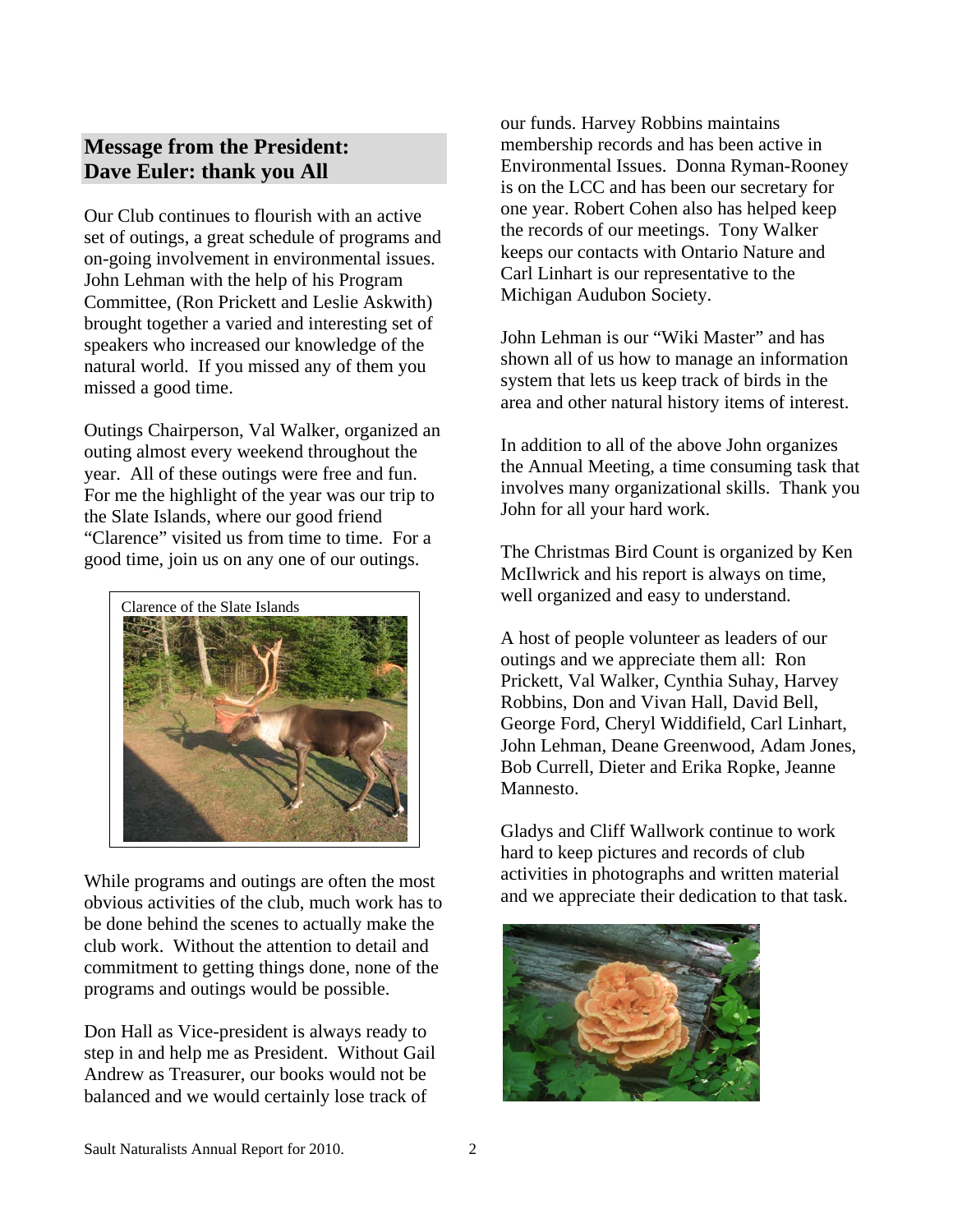# **Program Committee Report, Submitted by John Lehman, Committee Coordinator**

*The Program Committee scheduled and coordinated the following programs for 2010.*

**January 12, 2010.** Dr. Jason Garvon, Assistant Professor of Biology at Lake Superior State University, gave a program on the current honeybee crisis, *Honeybees at Risk: The Facts About Colony Collapse Disorder*.

**February 9, 2010.** Walter Loope, Research Ecologist with the U.S. Geological Survey, presented a program on *Dune‐mediated Landscape Change along the Southeastern Shore of Lake Superior*.

**March 9, 2010.** Geoffrey Steinhart, Assistant Professor and Co‐Director of LSSU's Aquatic Research Laboratory, gave an illustrated presentation *Fishy Business: Research and Education at the Aquatic Research Lab*.

**April 13, 2010.** Caleb Putnam, who coordinates the Important Bird Areas (IBA) program for Michigan for the National Audubon Society, gave an illustrated presentation on *The Michigan IBA Program: A Site‐based Approach to Bird Conservation*.

**May 4, 2010**. Bill Purnis described his travels to Iceland with his wife, Flo, in his illustrated presentation, *The Land of Ice and Fire*.

**June 8, 2010**. Harvey Robbins, recently retired from a 33‐year career as Professor and Department Head at Sault College, presented an illustrated program on *Copper Canyon and the Mazatlan Region of Mexico*.

**September 14, 2010**. Nature photographer Paul Rossi presented an illustrated program on *Bird Photography*.

**Oct. 12, 2010.** Sue Meades, a field botanist affiliated with Algoma University, spoke on *Corridors for Life ‐ Working to Improve Rights‐ of Way for Species at Risk*.

**Nov. 9, 2010.** Duke Elsner, Grand Traverse County agricultural agent & educator, gave an illustrated presentation on *Butterflies, Moths, and Species that Interact with Them*.

**December 14, 2010.** Our annual Holiday get‐ together was based on the theme *The Story Behind the Picture*, for which members were invited to present some of their favorite photos and tell what was special about each photo.

Thanks to Leslie Askwith and Ron Prickett for their contributions as committee members.

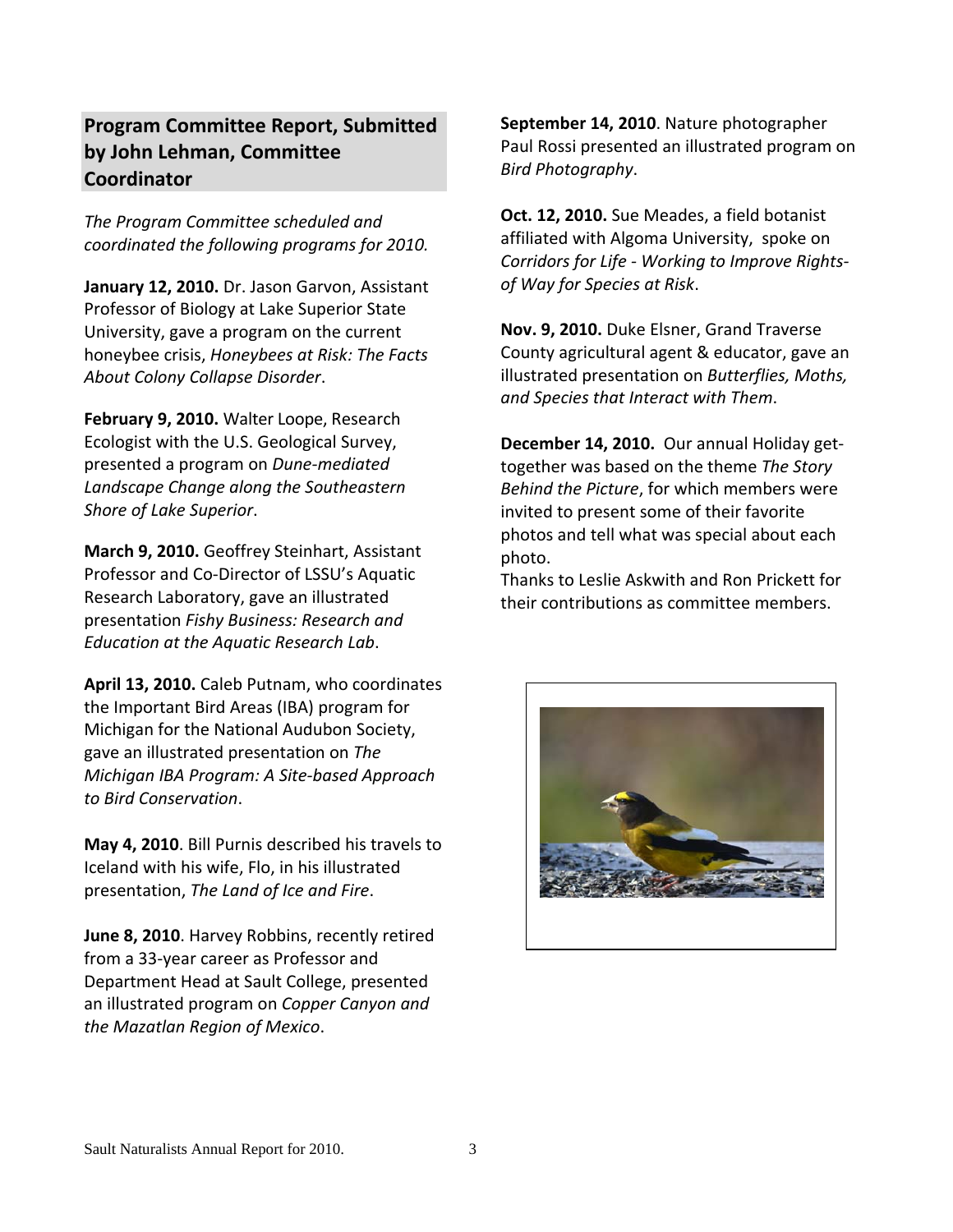# **Outings Report: Val Walker Coordinator**

# **2010 FIELD TRIPS REPORT**

The field trips in 2010 were a wide assortment of destinations each with a specific objective; be it bird watching, plant identification or just exploring our natural environment. We could be hiking, skiing or paddling. It could be right in town or to a relatively far flung location. In all cases, field trips offer an opportunity for members to engage, interact, share and be 'wonder filled' by the beauty around us.

Some of the highlights this year were the annual snowshoe trudge up King Mountain; skiing through the Lake George Wetlands; a three-day odyssey to Manitoulin Island for some botany, biking and bonding; the Algoma Headwaters Provincial Park tour, the ever popular Desbarats Bat Cave and the Delirium Wilderness Area hikes; the Kensington Conservancy paddle east of the Sault; yet another three-day excursion, this time to the Slate Islands for paddling and caribou watching; the Monocle Lake hike and the invigorating pub peddle to Tahquamenon Falls.

Some of the memorable field trips with a focus on education were the; Early Birds at Wishart Park; Swans and Waterfowl Watch; Spring (editable) Plants; Shingleton Bog tour; Flowers of Late Summer; Useful Wild Plants; Lake Superior Shore Geology and Fall Mushrooms.

The old favourites this year included an outing to Whitefish Point in April and the 4-day camp out at Point Pelee National Point in May for the spring bird migration.

 This year we again partnered with our sister club, the Hiawatha Shore to Shore Chapter of the North Country Trail Association for two joint hikes. One was along the Naomikong shoreline of Lake Superior; another was in the Castle Rock area over old beach ridges and through impressive pine forests. All this is possible as a result of the time and commitment of those that offer to lead field trips and those that attend. Thank you all for your support. And happy trails!

Submitted by Val Walker Field Trip Coordinator

### **Research Award**

Graduating Lake Superior State University senior, Nick Steimel, from Suttons Bay, Michigan, was named the 2010 winner of the \$100.00 Sault Naturalists Research Merit Award. The presentation was made at an awards ceremony on April 17, 2010, in Crawford Hall on the LSSU campus in Sault Ste. Marie, MI.

#### Christmas Bird Count **Ken McIlwrick , Christmas Bird Count Coordinator**

The Christmas Bird Count was another success on December 18 this year. Eighty one people participated and counted a total of 7,253 individual birds and 62 species on Count Day, and 64 species during Count Week. A more complete account of the day is available from Ken McIlwrick.

#### **10 Most Common Species**

| <b>Black-capped Chickadee</b> | 1364 |
|-------------------------------|------|
| American Goldfinch            | 607  |
| Rock Pigeon                   | 580  |
| <b>American Crow</b>          | 261  |
| Common Raven                  | 251  |
| <b>Pine Grosbeak</b>          | 213  |
| <b>Bohemian Waxwing</b>       | 194  |
| <b>Mourning Dove</b>          | 193  |
| <b>Blue Jay</b>               | 151  |
| Common Goldeneye              | 151  |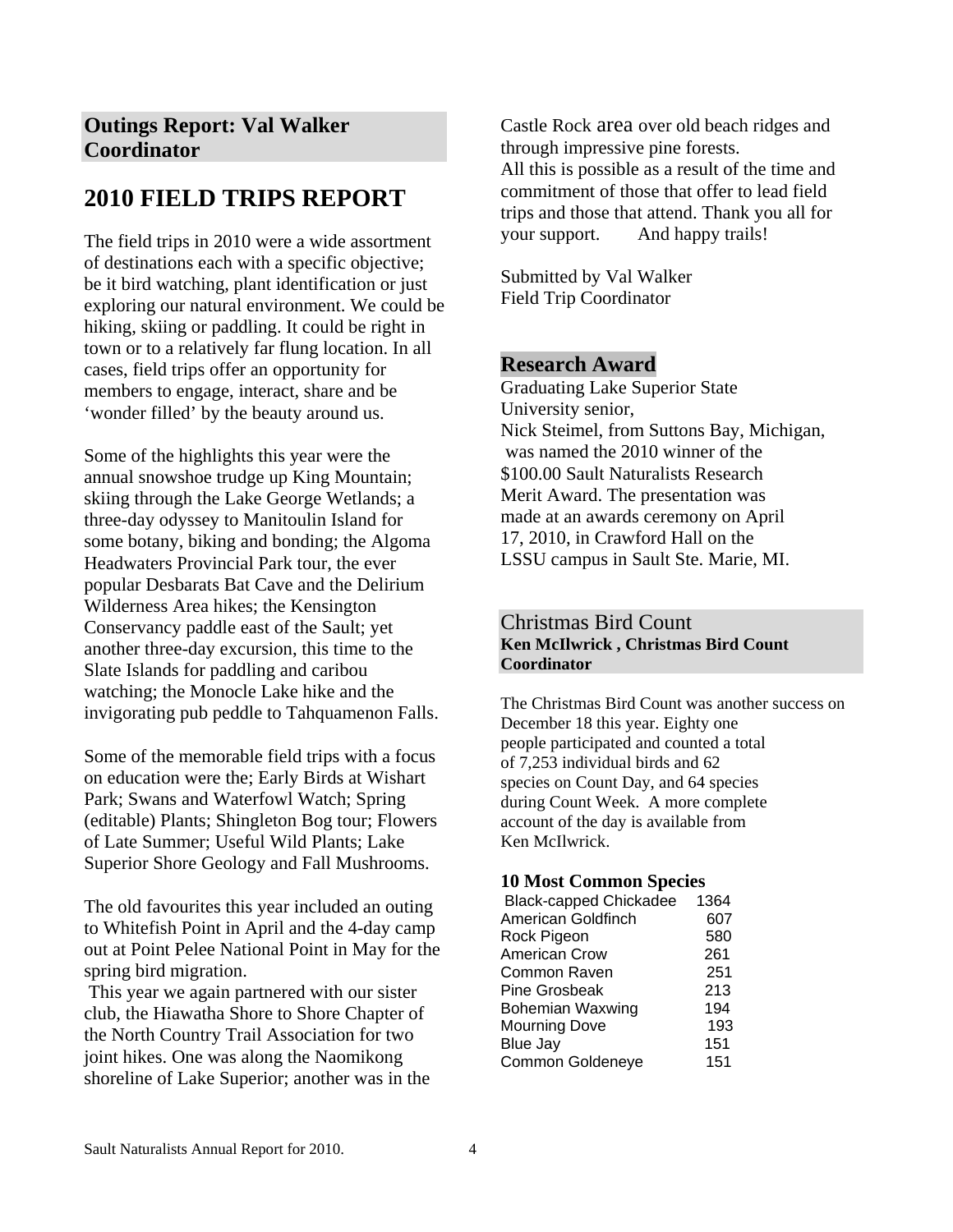#### **Financial Statement For 2010 Prepared By Gail Andrew, Treasurer**

Operating Expenses (Account at CIBC in Canadian Dollars) Balance Jan 1/10 \$3842.40 Balance Dec.31/10 \$2588.54

Total Receipts: \$1788.00

Memberships: \$1683.00

Donations: \$105.00

#### Total Disbursements: \$3041.86

Newsletter: \$61.88

Postage: \$98.41

Insurance: \$1162.20

Bank Charges: \$20.84

US Exchange: \$122.47

Capital Projects: \$196.26

Ont. Nature/Nat. Can: \$375.00

Misc: \$1004.80

Receipts over (under)Disbursements: (\$1253.86)

GIC#1 \$2232.94 Maturing June 15/11

GIC#2 \$4078.30 Maturing Nov. 22/11

#### Operating Expenses (Account at Huntington National Bank in US Dollars)

Balance Jan 1/10 \$363.25 Balance Dec.31/10 \$450.50

Total Receipts: \$570.00

Memberships: \$570.00

Total Disbursements: \$482.66

Donations: \$300.00

Misc: \$182.66

Receipts over (under)Disbursements: \$87.34

**The Club gratefully acknowledges the following donations**: George Ford: \$55.00

June Koropecki: \$50.00. Conservation Authority: \$100.00

#### **Prepared Jan 14/2011 By Gail Andrew-Treasurer**

# **Ontario Nature Report: Tony Walker Club Representative**

During the year 2010 many projects and challenges were taking place here in the Sault and Outlying area. One was the repair and maintenance of boardwalks and platforms, in particular the boardwalk at the Loony Park in Echo Bay. Ably assisted by fellow member Robert Cohen, several improvements and upgrades were put in place, a highlight on this project was the close up view of a Blue Gray Gnatcatc

Ontario Nature has opened up with a Biodiversity Charter 20/20. This is hoped to get several thousand signatures together to push the Provincial Government into meaningful action within the Province of Ontario, your support is essential on this Charter, please help and if you require further information please contact Tony Walker. our input on matters concerning Ontario Nature and the naturalist club's concerns should be brought to my attention. This way I can represent you best. – Tony Walker.

#### **Local Citizens Committee ( LCC )- Donna Ryckman-Rooney, rep.**

 The Algoma Forest Local Citizen Committee of Sault Ste. Marie (LCC) formed in 1990. Since that time a Sault Naturalist member had participated to represent naturalist viewpoints regarding forest uses and benefits. This year the team for Algoma has finalized the Forest Management Plan for the years 2010 to 2020. LCC members have voiced concerns that social and economic benefits be discussed in more detail. Tourism and recreational values as well as fibre and other non-timber resources of the forest must be enhanced. Also an adjustment to the shelterwood system of forest extraction was proposed. The LCC unanimously approved a forest planning objective to address climate change. Our committee felt it was necessary to get the MNR and industry thinking about climate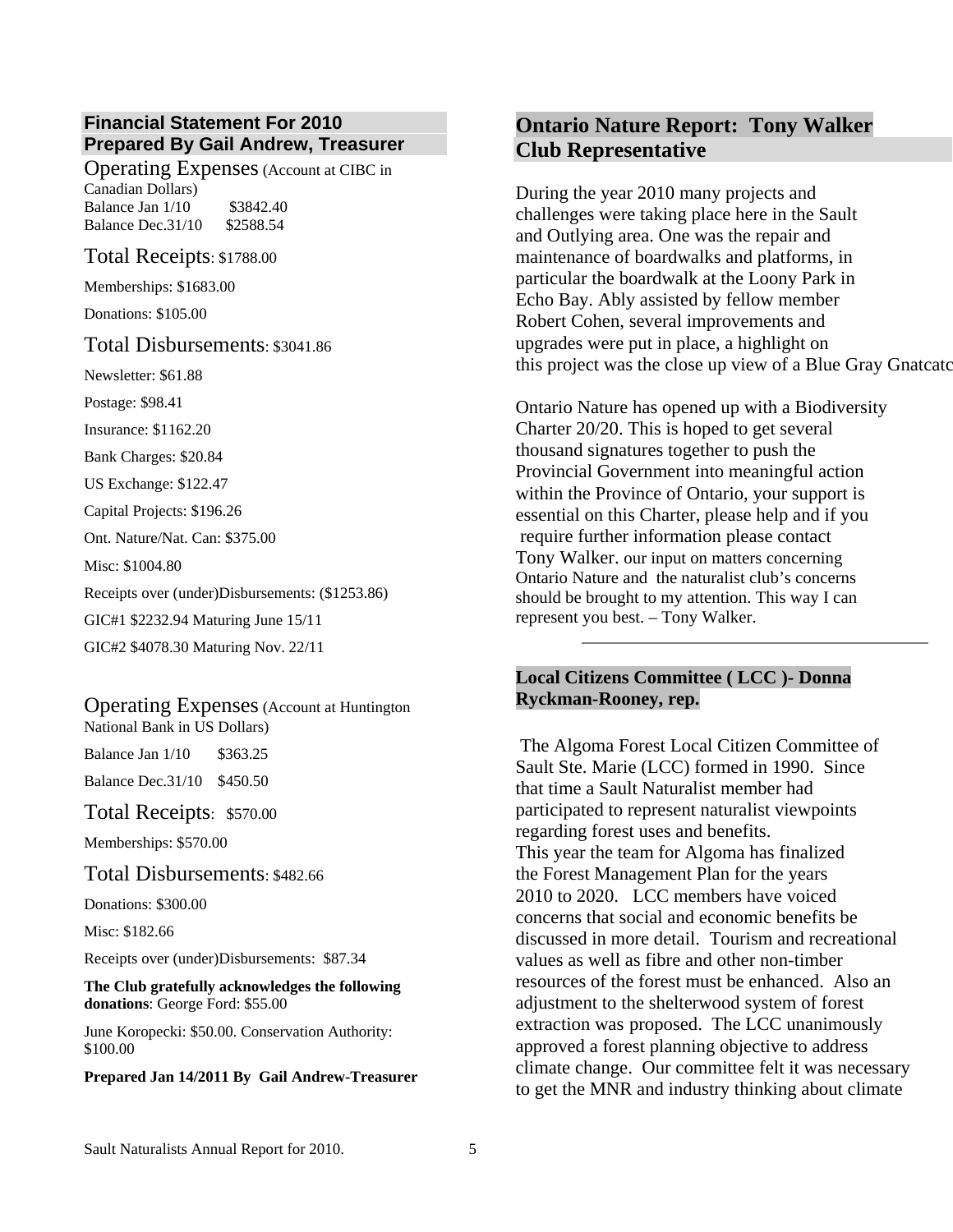change in a formal way. The committee has a good working relationship with the Ministry of Natural Resources and the Clergue Forest Management Planning office however the planning process is complex and arduous. The Forest Management Planning Manual states that the local citizen committee be "integral" to the planning process as well as "monitor" the plan itself. This should continue to be the central focus of the LCC as it develops through time. I am pleased to sit on the committee on behalf of the naturalists. -**Donna Ryckman-Rooney** 

#### Support for the Science Fair

The 23rd Annual Rotary Club of Sault Ste Marie Regional Science Fair was held on April 22-24<sup>th</sup> at the George Leach Centre, hosted by Algoma University. The Fair is open to students from g rades 7-12 in nine science categories. Since 2001 the Sault Naturalist has supported the fair by dona ting \$100 for the Gary Rahn Memorial Award for "Best Natural History Exhibit".

This year Gary's sister Margaret Cooper presented \$50 to Kristin Armstrong, Hannah Egerland and Candace Halfpenny (Anna McCrea Public School) for their exhibit on "New Found Fuels and \$50 to Storm Perry (Bawating Intermediate and Elementary School) for his exhibit on "Mummifying a Fish". Gary Rahn was a long-time supporter and much respected member of the Sault Naturalist who passed away March 1998.

Our congratulations to Kirsten, Hannah, Candace and Storm.

\*\*\*\*\*\*\*\*\*\*\*\*\*\*\*\*\*\*\*\*\*\*\*\*\*\*\*\*\*\*\*\*\*\*\*\*\*\*

#### **What is a Wiki?**

If you have internet access, then you have a comprehensive window into all the activities of the club as well as much more information about the natural world. John Lehman is our Wiki Master and he says---

A **wiki** is an interactive web site that is much easier to set up and use than a traditional web site. For e xample, Wikipedia is an interactive encyclopedia to which any user of the World Wide Web can make contribution s. So a wiki provides a way to serve a community of people with common interests through the internet.

The SooNats web site is used not only to provide information from members and disseminate it to the enthusiasts. Ultimately the web site will become a repository for the collective knowledge of the club; a place information to the membership but also to receive rest of the membership. Birders can communicate with other birders, mushroom hunters with other mycophiles, and botanizers with other plant where anyone can share their success stories, advice, and useful information.

For example, you can make suggestions for future [Programs](http://soonats.pbworks.com/Ideas-for-Future-Programs) and [Outings,](http://soonats.pbworks.com/Ideas-for-Future-Outings)or go to the [Suggestion Box](http://soonats.pbworks.com/Suggestion+Box) to suggest additions to and improvements of this web site . You can also report **[Bird Sightingsa](http://soonats.pbworks.com/Report+Bird+Sightings)nd [Other Sightings](http://soonats.pbworks.com/Report+Other+Sightings)** of interest. You can file or add to a report a club [Project,](http://soonats.pbworks.com/Projects) and you can make almost any kind of contribution to [Your Page](http://soonats.pbworks.com/Your+Page). If you're not comfortable with the idea of editing the wiki yourself, just e-mail your text or photo s to [jwillehman@gmail.com](mailto:jlehman@lssu.edu) in an attachment, or your contribution to John Lehman, 4555 S. Nicolet Road, S ault Ste. Marie, MI 49783, and indicate where on the wiki you want it to be posted.

Anyone with access to a computer and internet connection http://soonats.pbworks.com, on a web browser. (If you can access this web site by entering its URL, forget the URL, just enter "soonats" on Google.) You can then view any part of the web site as described under "Navigating the Wiki."

The SooNats wiki is a work in progress, so additional material and pages are added periodically. For more information about this web site contact the wiki administrator, John Lehman, at 906-635-5095 or [jwillehman@gmail.com.](mailto:jwillehman@gmail.com)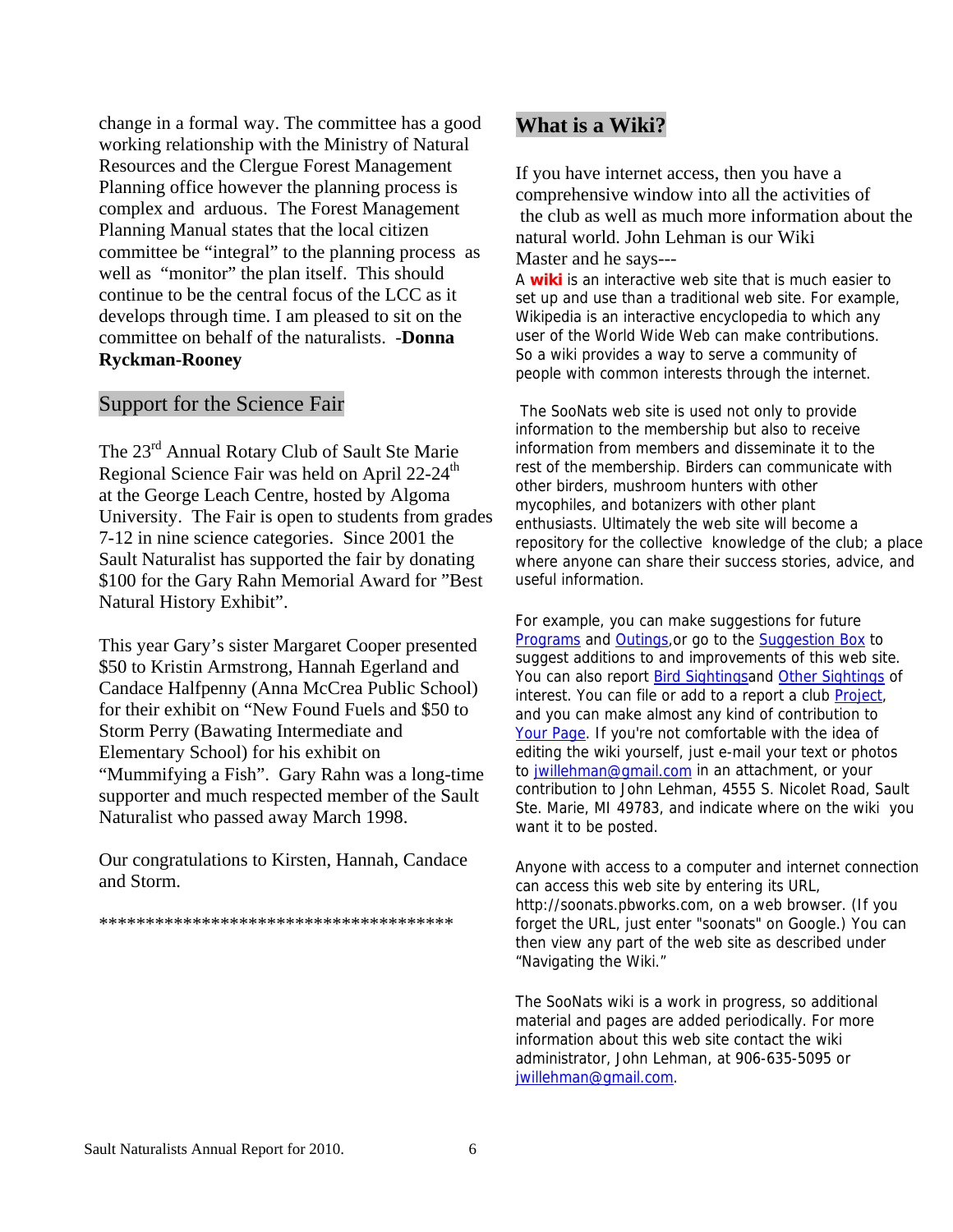# **Chuck Bosley 1935-2010**



**Chuck as we knew him best studying a y to mushroom, taking a picture, getting read discuss the fine points of identification, and living in the outdoors where he was happy.** 

He laughed often and much; He won the respect of intelligent people; He found the best in others; He left the world a bit better by his life He appreciated beauty;

Goodbye Chuck, we will miss your gracious presence on the trail. - Sault Naturalists of Ontario and Michigan.

# Sault Naturalists Club Wins Conservation Award



The Sault Naturalists Club was awarded the 2010 Conservation Award presented by the Sault Ste. Marie Region Conservation Authority. The plaque reads "In recognition of outstanding commitment and contributions to the environment in the Sault Ste. Marie watershed."

Dave Euler accepted the award on behalf of the Club from Dean Greenwood, a member of the Authority.

Dave said at the time "I am pleased to accept this appreciated and Club members will be happy with award on behalf of the Club. I know that people in the club have worked hard on a number of environmental projects and this award is this recognition."